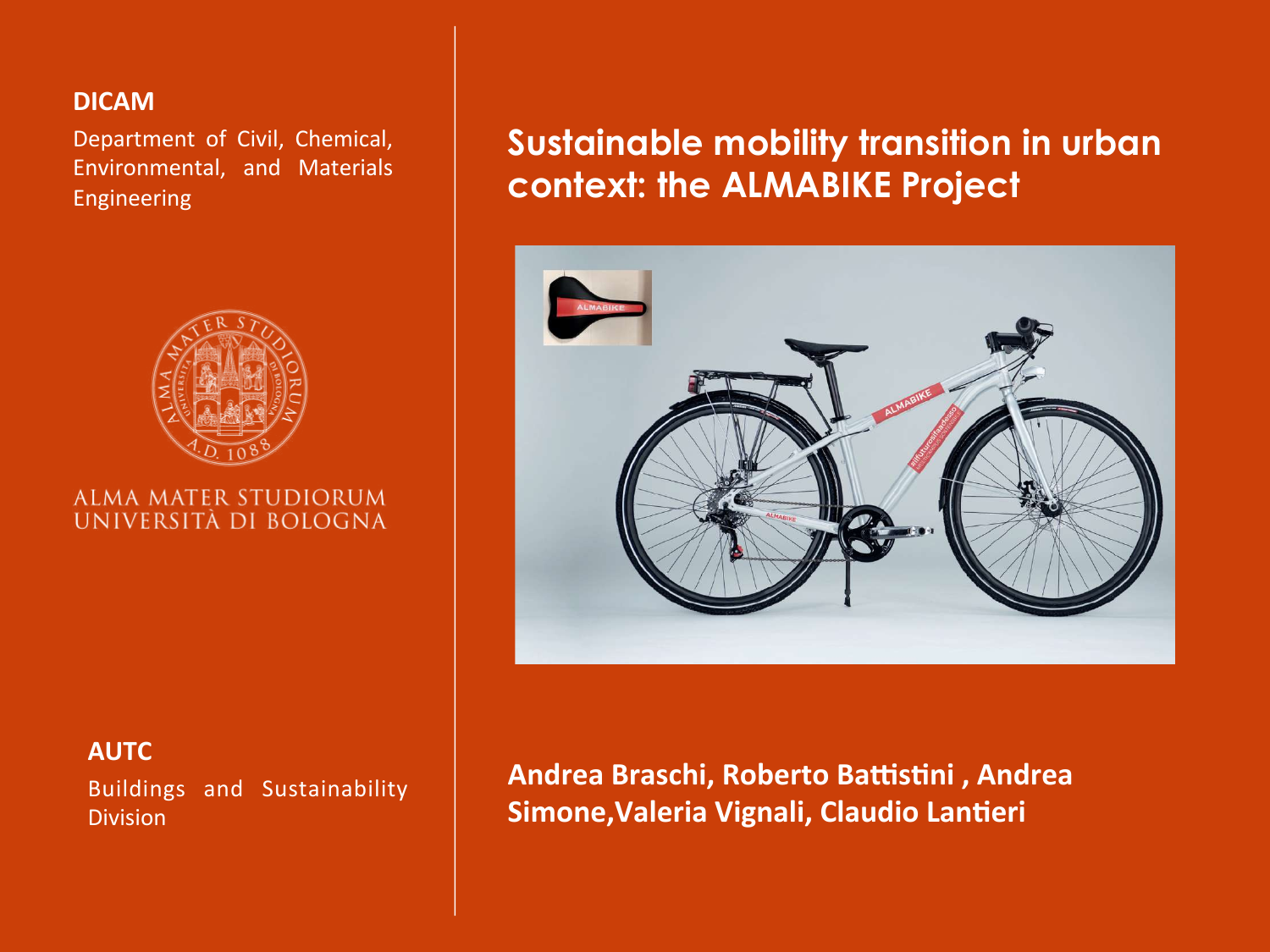### **A conceptual frame: urban needs and transportation response**

The world is inexorably becoming urban. By 2030 all developing regions, including Asia and Africa, will have more people living in urban than rural areas.

In the next 20 years, *Homo sapiens,* "the wise human", will become *Homo sapiens urbanus* in virtually all regions of the planet.

Cities, *whether large or small, city centers, suburban or peri-urban areas*, can be open or closed with regard to residents' ability to access, occupy and use urban space. The separation of uses and degrees of prosperity are so obvious that the rich live in well-serviced neighbourhoods, gated communities and well-built formal settlements, whereas the poor are confined to innercity or peri-urban informal settlements and slums.

#### **Separation between "Haves" and "Have nots" opens up a gap which can produce social instability or at least generate high social and economic costs not only for the urban poor, but for society at large.**

In these terms during XX Century transportation systems are perceived as relevant driving force to economic and social development (**Gudmundsson et al., 2015**), but they are also followed by negative effect such as congestion, pollution, mortality in incidents and energetic resources consumption (**Moradi and Vagnoni, 2018**).

**Sustainable transportation plays a relevant role in the transition processo towards Humanized and sustainable cities**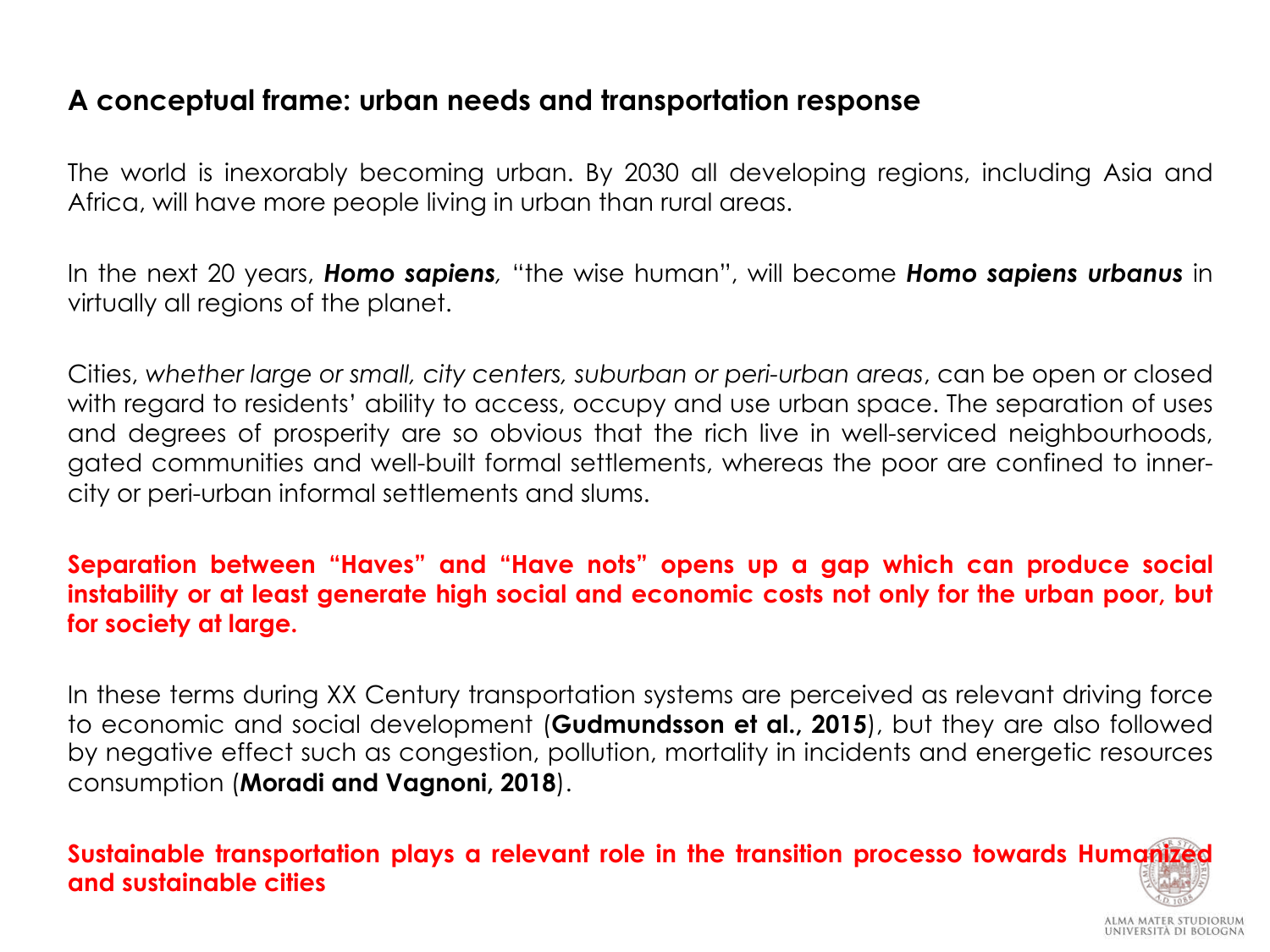### **Alma bike research activities overview and main frame**

To reduce the *urban divide*, to promote a transition process towards sustainability, to improve environmental condition, to analyze variables acting on cycists choices, the frame of the research has been based upon **the general study of adaptively and flexibility of transportation offer in terms of infrastructures, architecture services and safety, to respond to current Sustainable Transportation demand, with a specific focus on cycling** 

### **Macro fields covered**

Almabike interests different fields under a multidisciplinary approach.

- **On cycling**: to study the IOT role on cyclist behavior and choice of route;
- **On road safety**: to evaluate impact of road safety condition in urban and peri-urban area on cyclist routing
- **On road design**: to improve innovative design solutions (i.e.emergency dynamic cyclepath)



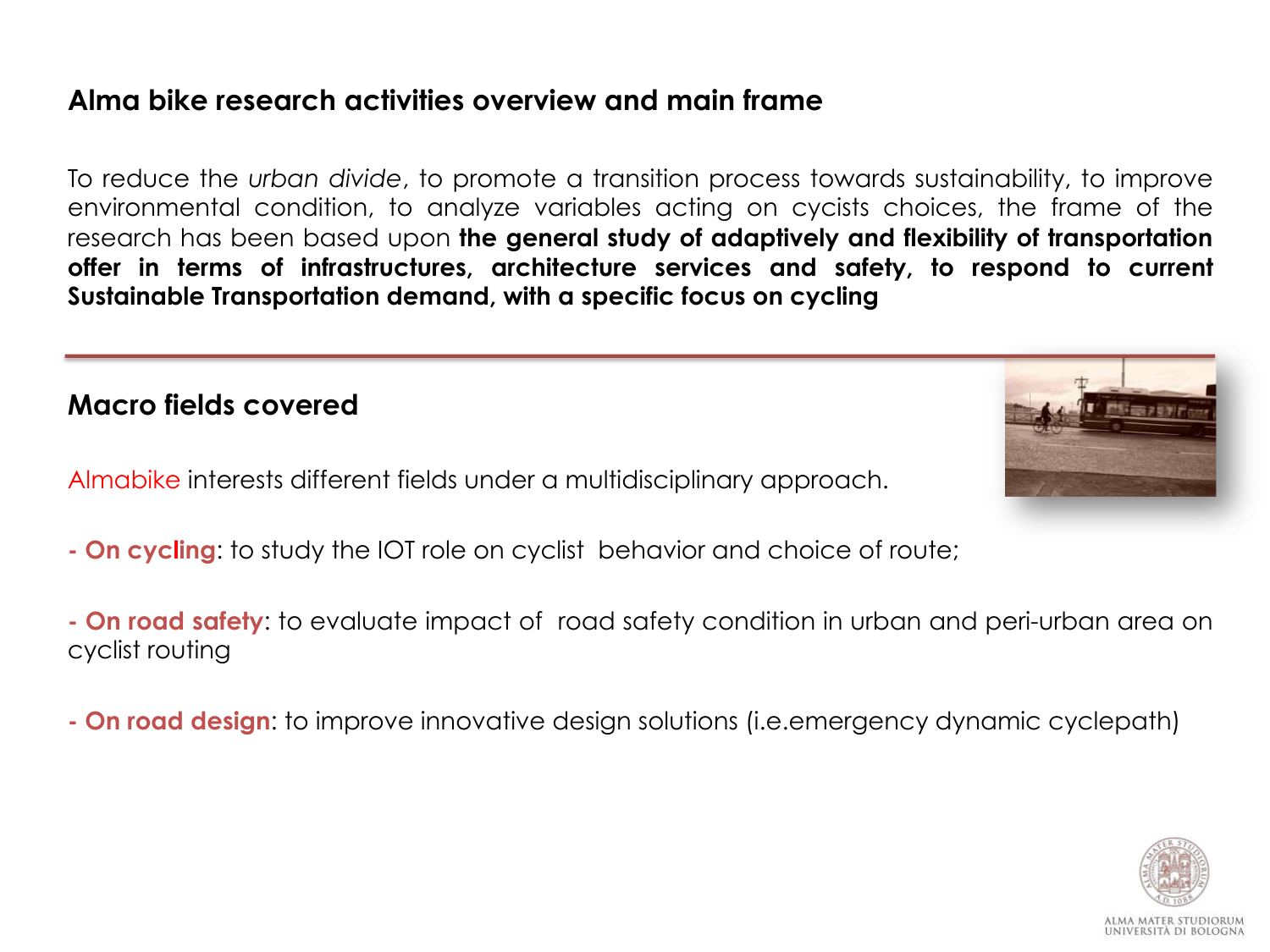### **Alma bike: What is it?**

Basically it's a connected urban bicycle, designed and copryghted by University of Bologna, but it introduces a model of sustainable moving lab.

#### **The bike features**

- GPS tracker within the bike structures under seat with Anti-theft warning functions **(alert mail in case of unauthorized bike movements)**
- Smart sensor pack suitable for the seat with **detection function of PM2,5 PM10, Noise, inertia parameters, environment parameters (humidity, pressure, Temperature)**

#### **How the project works – the holistic approach**

**600 bikes** available freely to students use (selected by a call) – Research issue: detection of behavioral factors (on routing, on safety, on road design)

**50 bikes** available freely for university staff with specific research purpose – Research issue:

- impact of IOT and cloud-sourcing approach on tripping,
- Impact of awareness of presence of air pollutants in the lanes on choice of route
- Monitoring pollution effectt on cyclists health

**How does it takes to be realized** 

A long design journey from 2017 to 2020

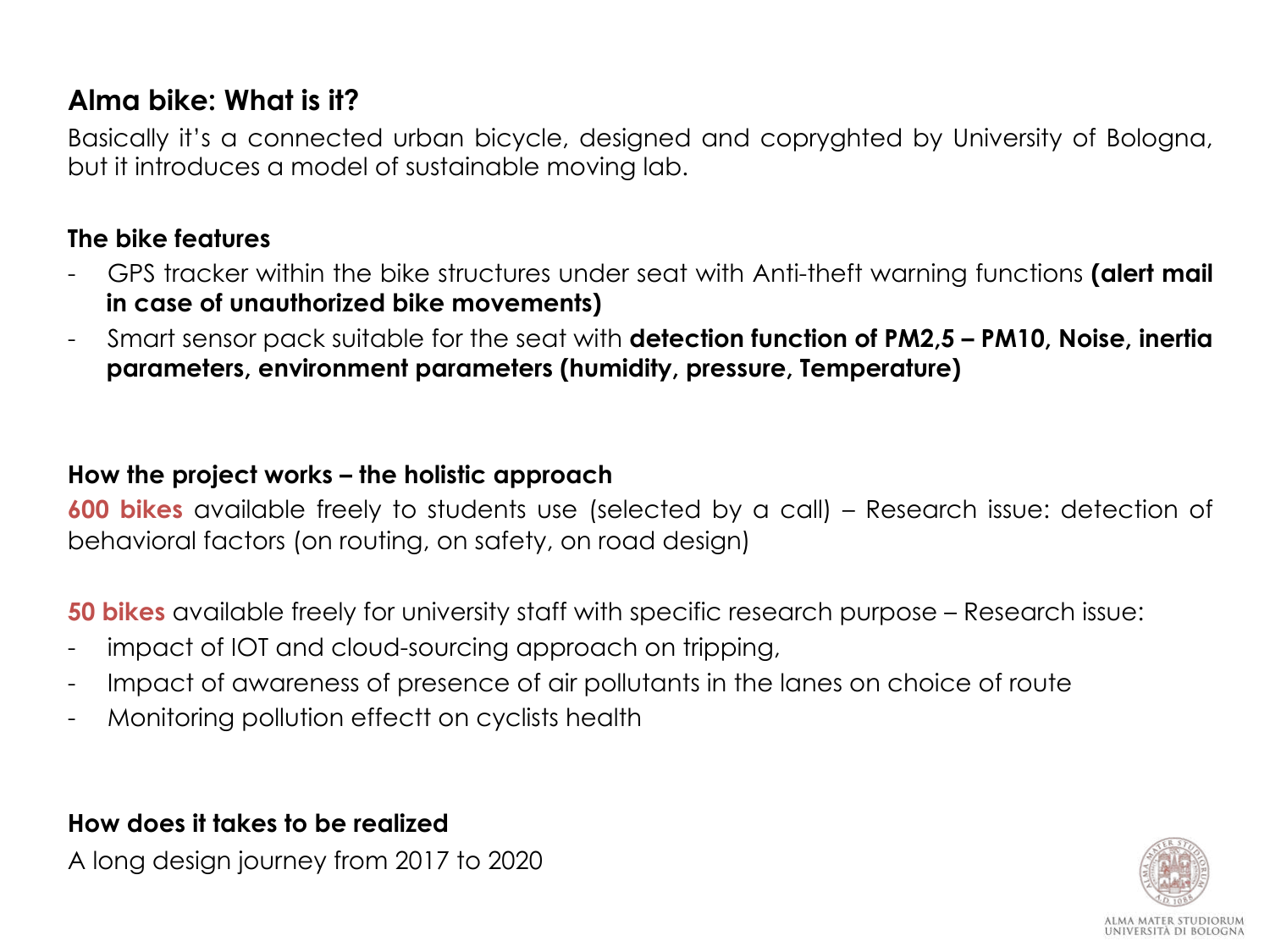### **Alma bike: a brief history from 2017 to 2020**

The initial visual concept of bicycles takes origin from a Design Call for student. The winner, an architecture student, defined this model, based upon an old traditional historical Bologna bike.





ALMA MATER STUDIORUM<br>Università di Bologna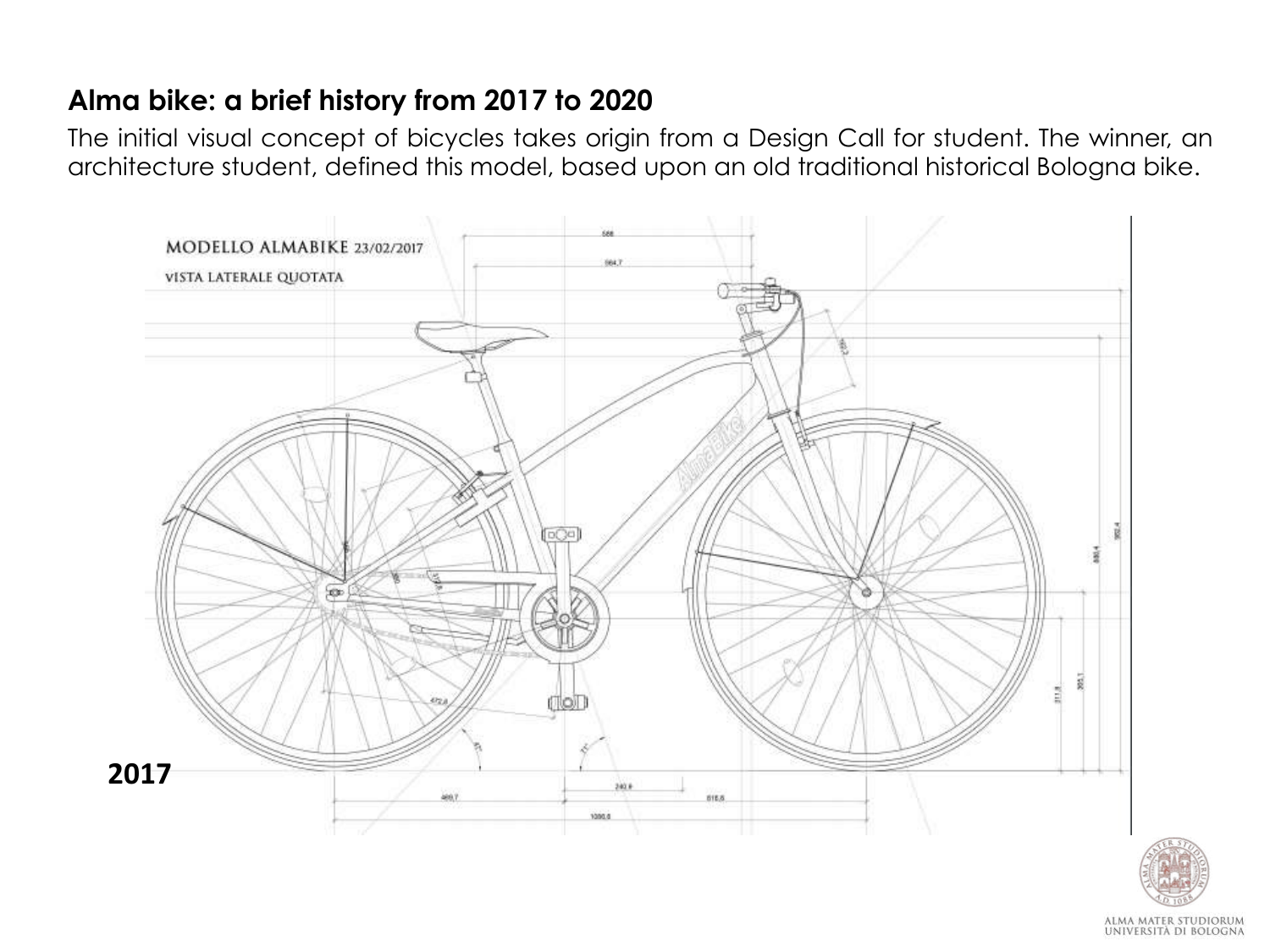### **Alma bike: a brief history from 2017 to 2020**

The second step has been driven by a professional design (Jonny Mole), that realized the first prototype







**2018**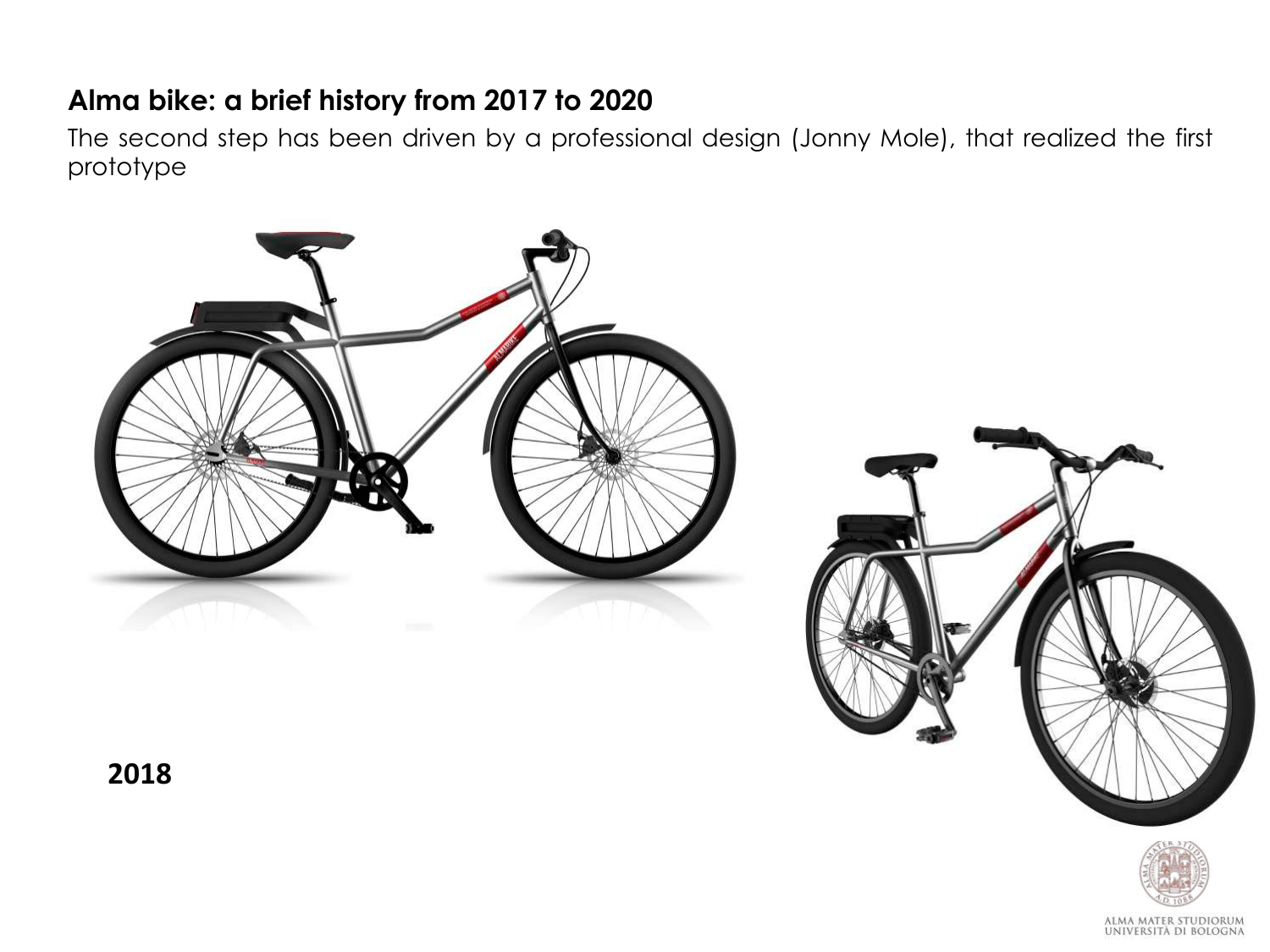### **Alma bike: a brief history from 2017 to 2020**

The final mode. Produced 650 in early 2020



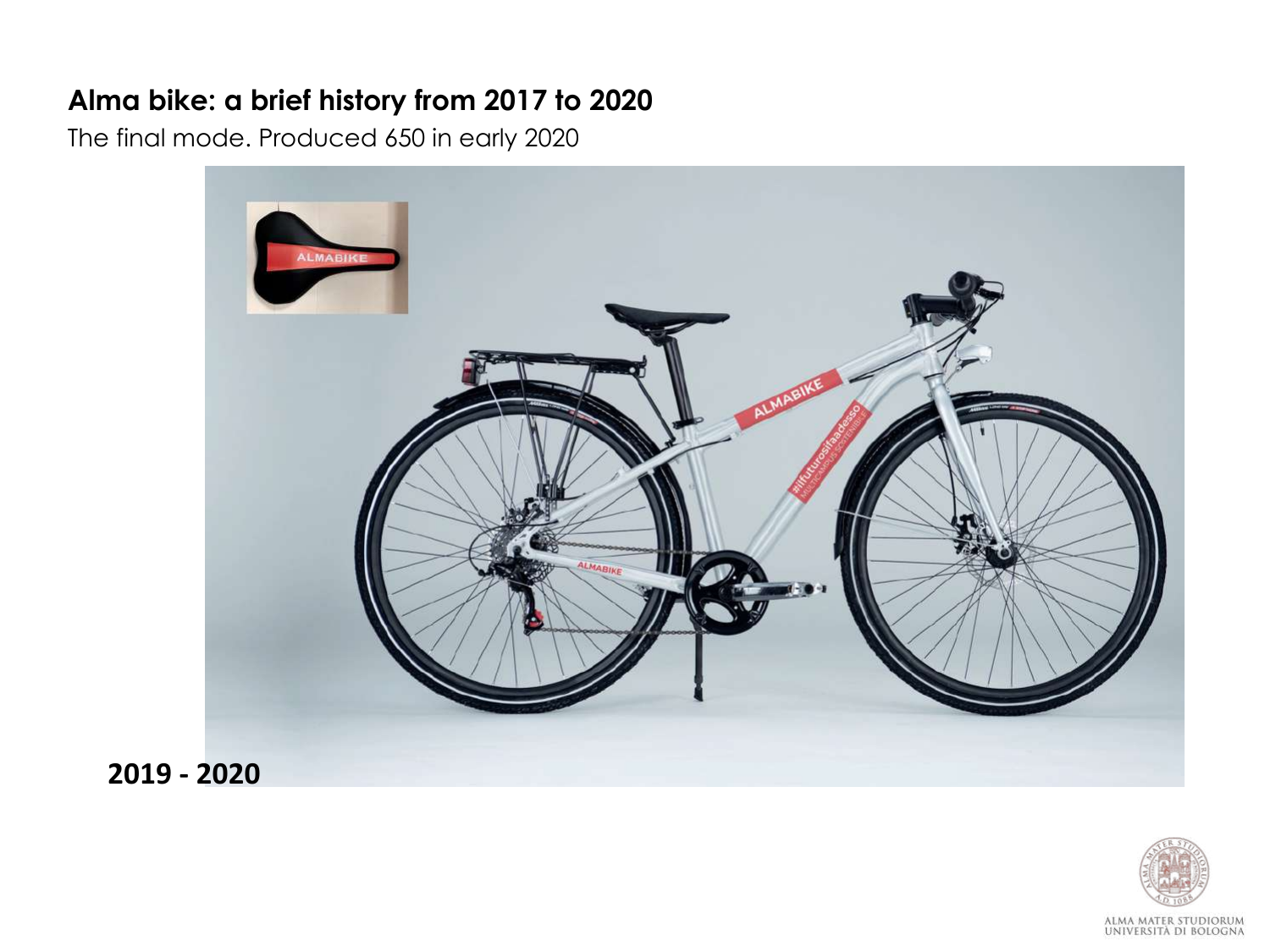### **Main activities conducted in 2020**

Smart sensor pack development in cooperation with

Analysis of GPS *in-bike* location and transmission test.

Production of 650 GPS trackers, and web platforms development (Smartciziten and anti-theft warning system)



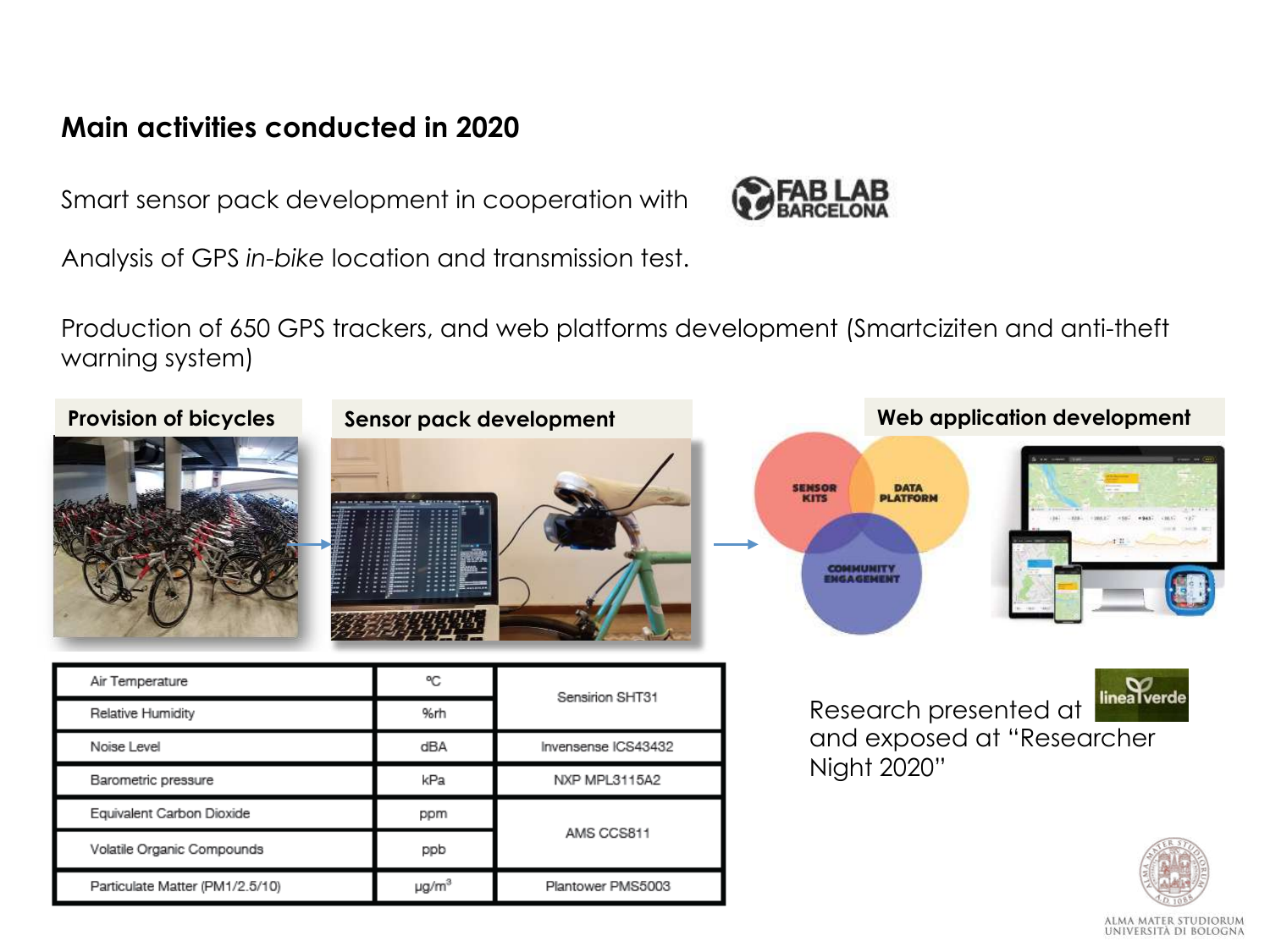### **On cycling: a test / meta analysis**

In parallel to **test** the potentiality of Almabike research it has been used a cyclists tracking applied though the bicycles Challenge called **Academic** ( www.go-abc.org). challenge

About 2.000 users registered that have registered their movements in the month of october 2019. Some interesting factors emerged on cyclist approach to road and existing cyclepaths



Research registered in Unibo Covid19 research database

| <b>Name</b> | <b>Cyclapth type</b>  | <b>Monthly Detected flow</b> |
|-------------|-----------------------|------------------------------|
| Via Irnerio | Abscence of cyclepath | 23.384                       |
| Via Marconi | Abscence of cyclepath | 11.082                       |

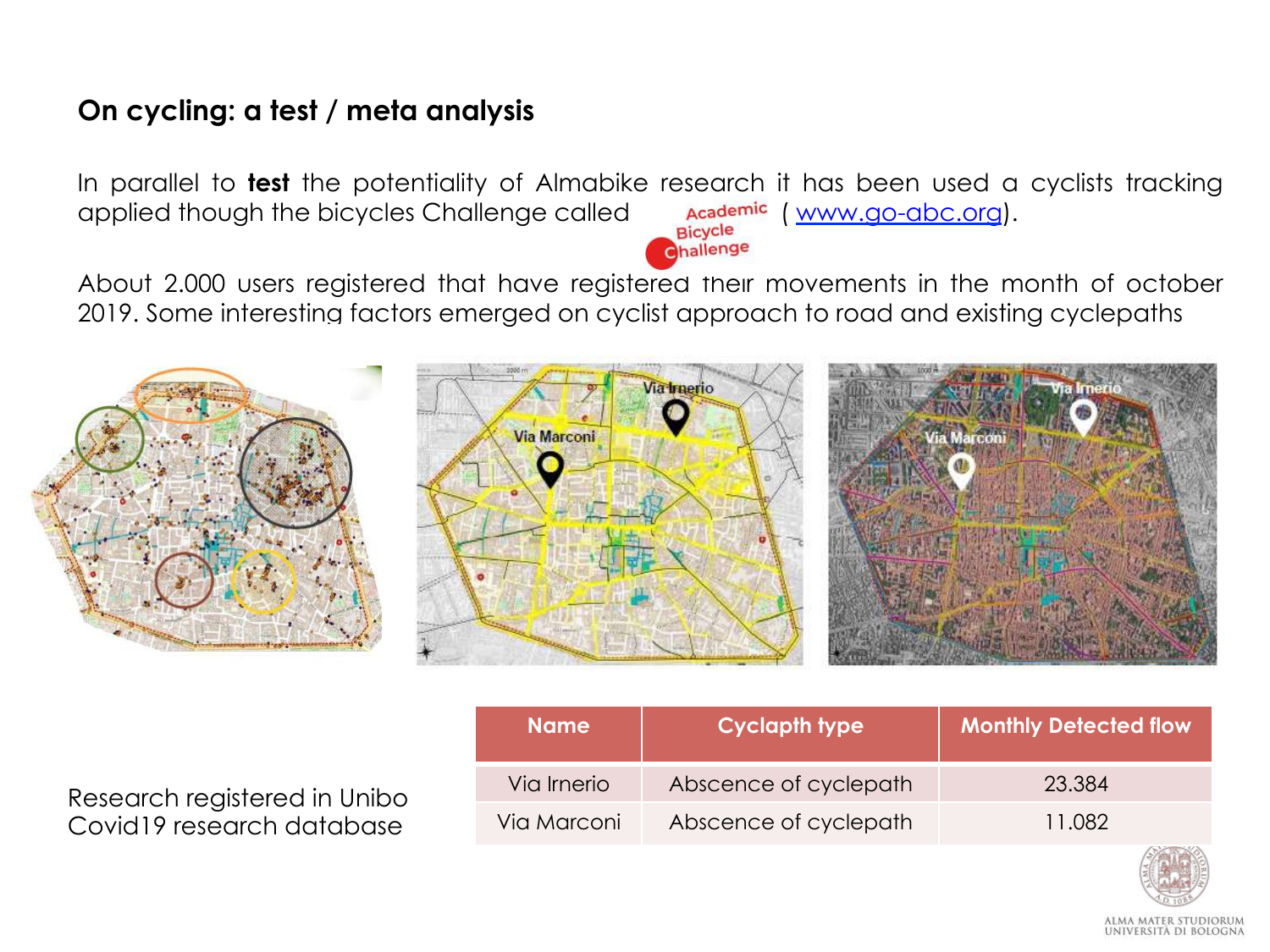### **Alma bike: next level**

The scientific level up frame is to study:

- **Effect on cyclists health of combination between PM2.5 and bioaerosol**, with specific regards of pollens (in cooperation with MD Hospital S.Orsola Bologna and BIGEA – Department of Biological, Geological and Environmental Science of University of Bologna
- **Urban analysis on green area design to reduce allergenic exposures.**

#### **Technology Innovation next step**

Currently world wide it is produced only a type of digital Pollen Sensor. It's designed by Fuji Electrics and it is suitable only for Japanese cedar pollens.

The main concept is to develop an innovative model of micronized sensor pack able to detect grass pollens (more common in European context).

#### **How it could works?**

The main concept is to connect a smart spirometer to the cyclist smartphone and make a spirometric analysis before and after tripping.